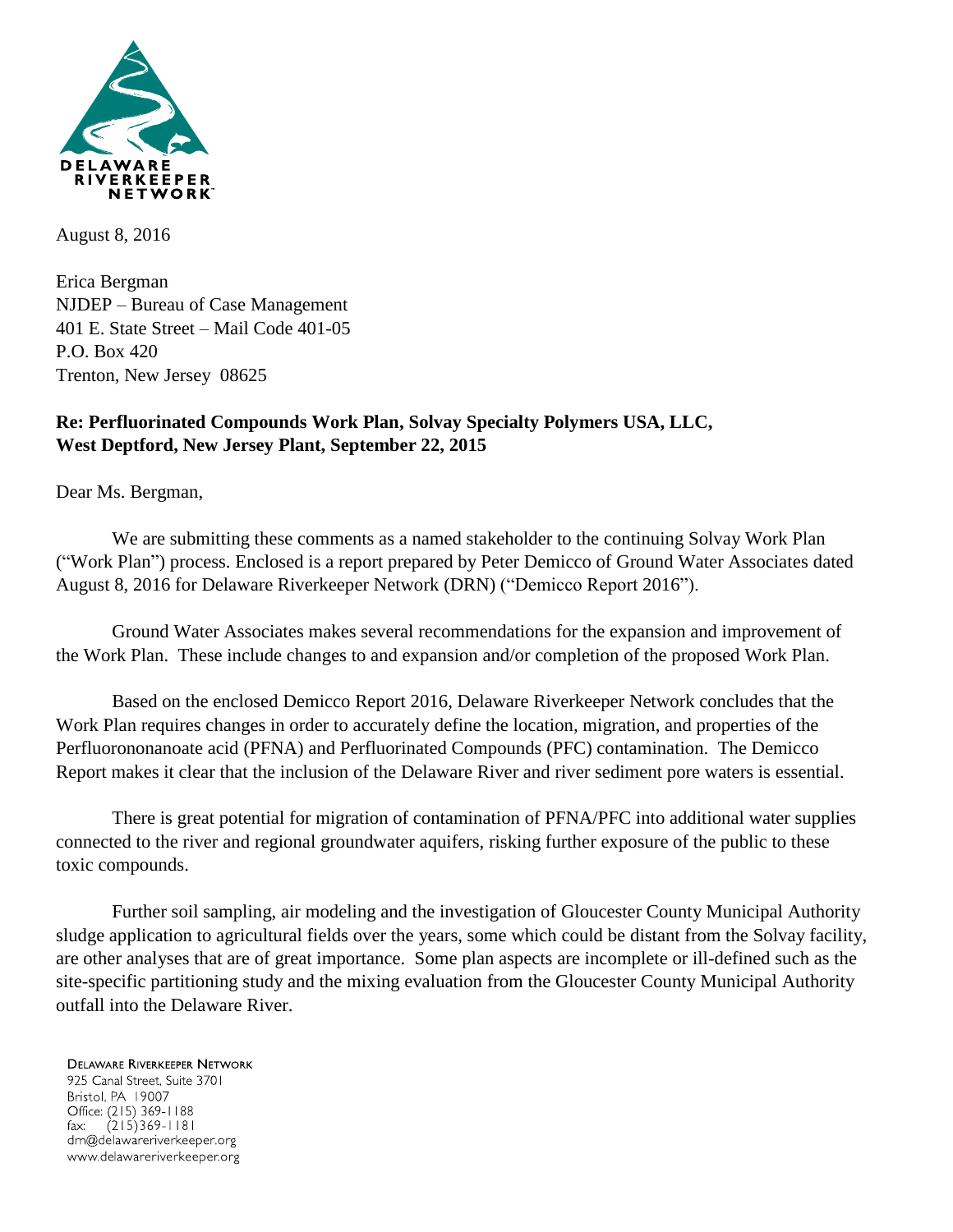Delaware Riverkeeper Network requests that copies of Solvay's revisions to the Work Plan and the Department's and stakeholder responses and comments be shared with our organization so that we may provide further input on additions to the Work Plan as they become available.

Thank you for the opportunity to submit comments on the Work Plan.

Sincerely,

Mayo 1. von Rom - Nagy Carlund

Maya van Rossum Tracy Carluccio The Delaware Riverkeeper Deputy Director

Enclosure: Peter Demicco, Ground Water Associates, LLC "Perfluorinated Compounds Work Plan Review, August 8, 2016".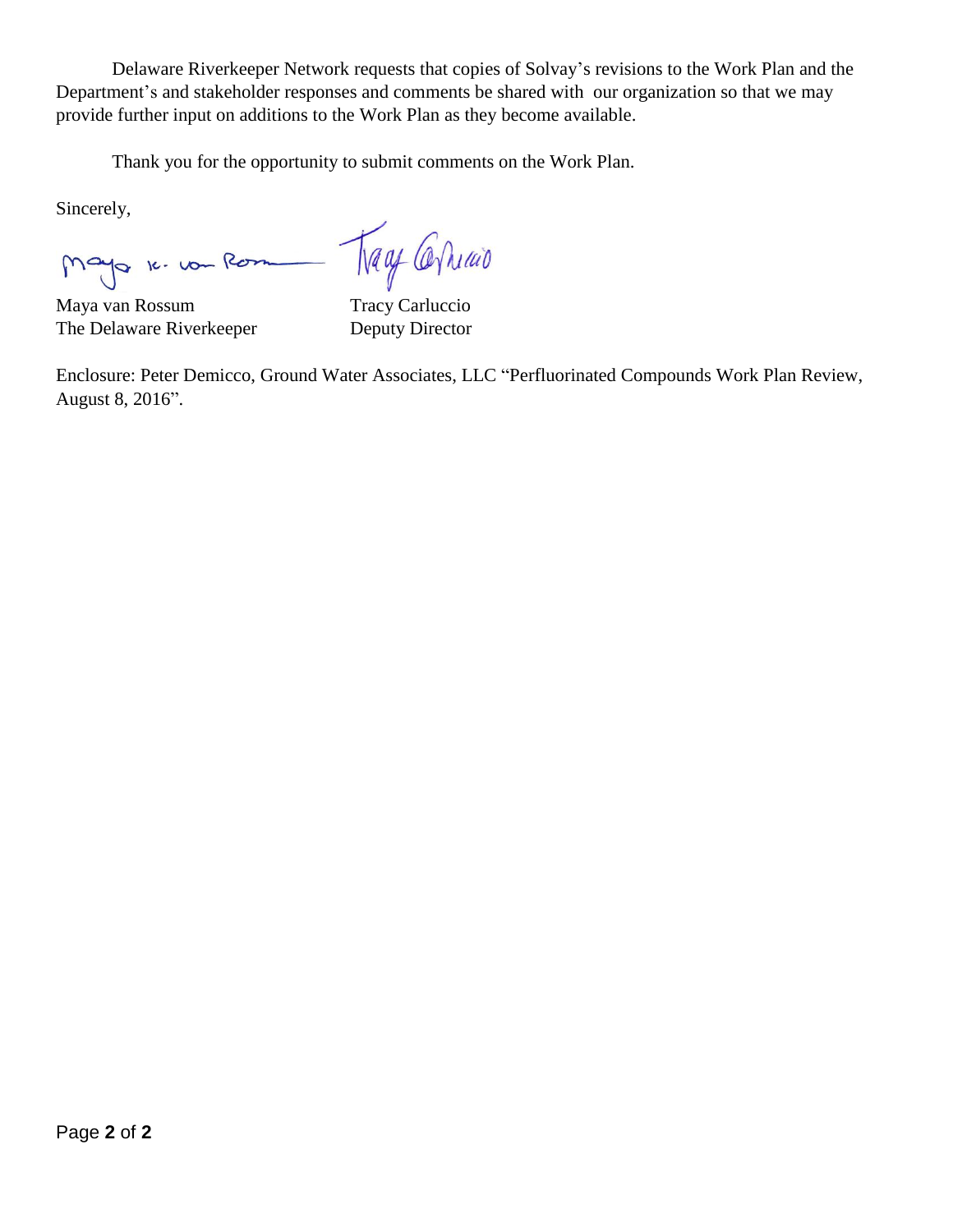# Ground Water Associates, LLC



**804 Bradford Lane Newark, DE 19711** 

## Ground Water Resource Expertise

Phone: (908) 507-9992 Email:pdemicco@hotmail.com

August 8, 2016

Ms. Tracy Carluccio Deputy Director Delaware Riverkeeper Network 925 Canal Street, Suite 3701 Bristol, PA 19007

#### **RE: Perfluorinated Compounds Work Plan Review Solvay Specialty Polymers USA, LLC West Deptford, New Jersey Plant**

Dear Ms. Carluccio:

Ground Water Associates, LLC (GWA) has reviewed the Solvay Specialty Polymers USA (Solvay) Perfluorinated Compound Work Plan (Work Plan) prepared by Integral Consulting, Inc. dated September 22, 2015. Perfluorinated compounds (PFC), including notably perfluorononanoic acid (PFNA, the nine carbon chain PFC) and related compounds, have been detected in the Delaware River watershed. Solvay and preceding companies have used PFC, including PFNA, in manufacturing at the facility. The Solvay Work Plan is described as a voluntary program for investigation of PFC releases from the facility.

#### **Work Plan Content**

The Work Plan developed for Solvay has three specific media that are being investigated. The sampling plan includes the following:

- Groundwater from on-site and off-site monitoring wells
- Soils, predominately on-site, for evaluation of the air modeling perfluoroalkyl compounds (PFCs) deposition report
- River surface water, sediment and pore water in the creeks adjacent to the site also to evaluate the results of the air modeling.

Also included in the Work Plan are two tasks to assist in quantifying PFC mobility and movement in soils and surface water:

- Develop a site specific partitioning between soil and groundwater
- Outfall mixing of plant discharge into the Delaware River

The objective of the Work Plan is simply stated as evaluating the presence of PFCs in the environmental media to be sampled. Specifically the following statement appears in Section 2.1 Objectives:

Solvay Proposed Work Plan Page **1** of **8** August 8, 2016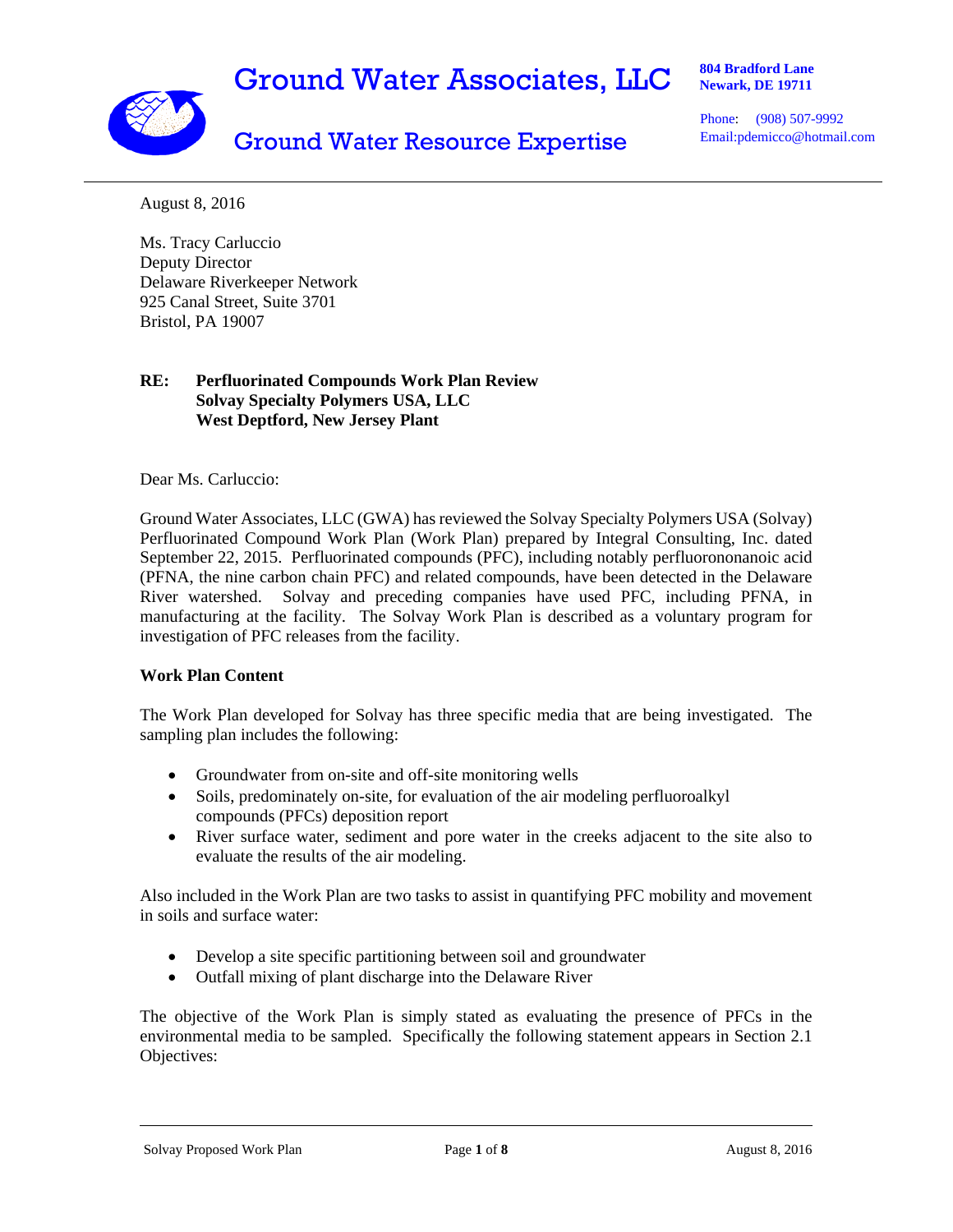

*The results of the investigation described in this work plan will be assessed in conjunction with results of previous investigations to provide additional understanding of the distribution of PFCs and their fate in the environment in the vicinity of the Plant.* 

In summary, my opinion is that the Work Plan is missing critical components to assess exposure pathways of PFC's to a potentially large population along the Delaware River, specifically in the pore water of Delaware River sediments and via air deposition into soils. Understanding these exposure pathways is far more important from an environmental and health protection perspective than defining a site specific local plume. Specifically, the distribution of PFC from the Delaware surface waters into the PRM aquifer, the major water source in the area, is the critical assessment that is required in this study. The Work Plan, as presented, remains focused on the delineation of direct on-site releases and the distribution of PFC that resulted. The result is a localized study not evaluating the potential extent of exposures.

#### **Previous Investigation Results**

GWA, has reviewed the Work Plan, three previous site reports, and other related documents including the following:

- Results of the Temporary Well Point Investigation (March 3, 2015)
- Delaware River Surface Water and Sediment Data Report (March 3, 2015)
- Air Modeling Report for Perfluoroalkyl Compounds (March 3, 2015)
- Response to NJDEP Comments March 07, 2016 (May 6, 2016)

In summary, the sampling results indicate that PFC's are poorly absorbed onto soil particles and remain partitioned into the pore water of the environmental media sampled.

The Delaware River Surface Water and Sediment Data Report (March 3, 2015) presents results that include samples of river waters, sediment samples and pore water obtained from sediment samples. The following description of the results was presented on page 3-10 of the report.

*PFNA was detected in pore water at seven stations at concentrations ranging from 18 to 190 μg/L: Reach B (SSI004), Reach C (SSI009), and all five stations at Reach D. At most of these stations, PFNA was not detected in sediment grab samples, so the sample size of paired grab samples and pore water samples with detected PFNA was too small to conduct a correlation analysis. The three sediment grab samples for which PFNA was detected correspond with the three highest pore water concentrations (49, 60, and 190 μg/L). As noted in Section 3.1.1, PFNA was not detected in near bottom and other surface water samples at these locations.* 

The Solvay results indicate that pore water concentrations up to 190 ug/L still exist within the river sediments from limited areal sampling. The results also indicate that sediment sampling is not as effective as pore water sampling in evaluation of the distribution of PFNA in the sediments below the Delaware River. Future distribution testing for PFNA in Delaware River sediments must focus on pore water sampling. The potential movement of PFC's into the PRM Aquifer still exist although the results do indicate that PFNA no longer remain in the surface waters of the Delaware River at measurable concentrations under the conditions tested. It should be noted that DRBC sampling conducted surface water sampling in 2007 to 2009 (MacGillivray, 2012). PFNA

Solvay Proposed Work Plan 2 of 8 August 8, 2016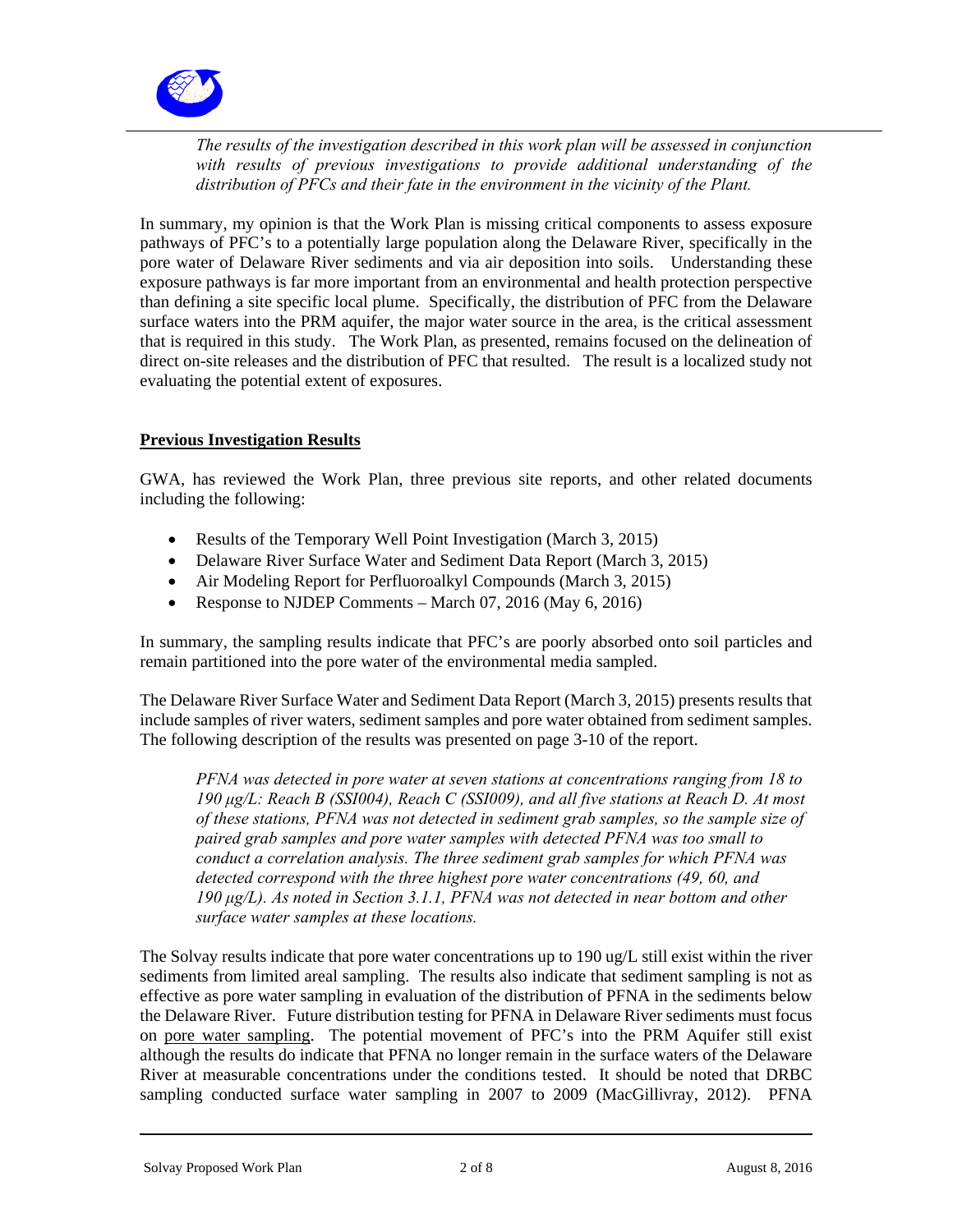

concentrations at 0.976 ug/l in 2007 to 0.546 ug/l in 2009 were measured at River Mile 80 relatively close to the Solvay facility when the facility was operational.

The sampling of the PRM aquifer materials in the Results of the Temporary Well Point (TWP) Investigation (March 3, 2015) presents similar results with the partitioning of PFNA into the pore waters of the samples. Water and soil samples were taken to evaluate the results of private well testing to the east of the main plume of PFC's along Woodbury Creek. The sampling results contained PFNA in the ground water up to 336 ppt in TWP-2. Soil sampling did not result in the quantifiable detection of PFC's. Most ground water TWP results from the other borings did not exceed 50 ppt except two samples from TWP-4 slightly above 100 ppt. The report states that maximum groundwater concentrations of PFNA and PFOA detected at the TWPs were approximately one-fifth lower than (or 20 percent of) the maximum concentrations detected at residential wells along Woodbury Creek. Concentration detected in the private well testing must have exceeded 1,000 ppt. Their March, 3, 2015 report presents the following conclusion:

*Results do not support a groundwater pathway between the Plant and the groundwater detected in the residential wells along the Creek.* 

The PFC's concentration variation between the five TWP's is large. The sampling intervals were small in size (4 foot intervals) and do not represent the same conditions as encountered in a small private supply well. The ground water elevation data does show the TWP sites to be side gradient to the main plume. Water elevations are below sea level indicating potential induced infiltration from the Delaware River into the aquifer although there are multiple data points that are impacted by drilling operations.

The conclusion that the main plume does not appear to be the source of the contaminants is probable given the data, but not conclusive. However, this leads to the obvious question; if not the direct discharge from the plant, then what is the source? The most obvious answer is induced infiltration from the Delaware River and the continuing source of PFNA in the river sediment pore waters. Therefore, induced infiltration studies must be included in the Work Plan in order to assess potential water supply wells at risk.

#### **Ground Water Sampling**

The Work Plan calls for the installation of new pairs of ground water monitoring wells at locations beyond the existing site monitoring wells (see Figure 3 of the Work Plan). The wells are to be screened in two depths. Typically, small lengths of screen 5 to 10 feet lengths are used. However, the Work Plan does not describe any process for selecting the depth for the well screens. The aquifer thickness can exceed 160 feet and the TWP results do show high degrees of variability within the sample results. Typically, the shallowest zones in the aquifer look to be the lowest concentration zones. Therefore, sampling results can be biased by selecting a very shallow screen zone near the very top zone of the aquifer for the well depth.

More detail on the selection of screen intervals is required in the Work Plan. Comparison of grain size to concentrations in the TWP may provide insight on optimal screen settings. Without selection criteria for the well depths, three wells (shallow, intermediate and deep) would provide a more robust data set to evaluate distribution and migration of PFC's. Given the thickness of the aquifer, three well depths, shallow, intermediate and deep, are recommended.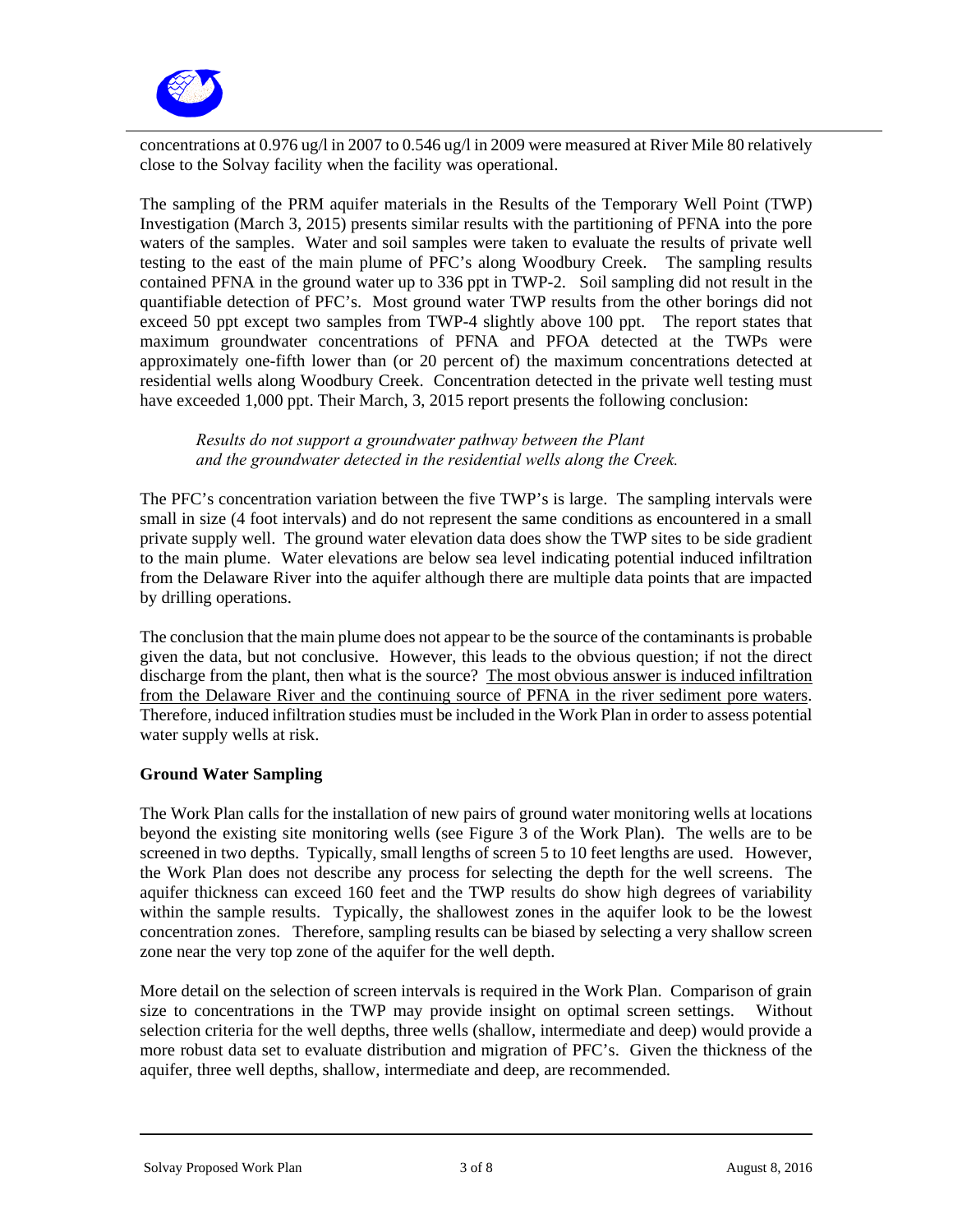

Figure 3 also shows temporary well points TWP 77 through 81. There does not appear to be a corresponding discussion of these well points in the Work Plan.

#### **Soil Sampling Plan**

Soil samples are to be collected at 18 locations on site to evaluate the results of the air dispersion modeling. In six of the borings, up to 7 samples of specific six inch intervals in each boring will be obtained in the "high resolution" boreholes. Twelve other borings will have up to 4 specific 6 inch intervals sampled. Additional sampling points have been added (see Solvay, May 16, 2016 response to DEP). The Work Plan specifically states no samples will be obtained from the saturated zone. We share the concern stated by the NJDEP (Solvay, May 16, 2016 reply to DEP Comment 6) that the elapsed time since the ending of air discharge will prevent meaningful soil sampling results due to the relatively high solubility of PFC's and the portioning into the water phase. To assess deposition that may have occurred at distance from the site, pore water samples from the top of the ground water table must be obtained. At this point in time, shallow water table samples may better illustrate the air to soil distribution that occurred historically. The PFC's are likely to have migrated with recharge water to the top of the water table.

In the Solvay letter to NJDEP (May 16, 2016) additional soil sampling is proposed at the well locations shown on Figure 3 of the Work Plan. The plan is for an "adaptive" sampling approach where the northernmost locations are sampled and no further sampling occurs if non-detect results are obtained. Again, our opinion is that pore water samples should be obtained from the first encountered saturated zone in all of these well borings. The first water encountered should be a more representative of historic air deposition of PFC's from the site than shallow, possibly disturbed, soil samples.

It should be noted that PFNA was detected at the Monroe Township MUA well, which is 16 miles to the south, southeast of Solvay. The potential for air deposition at this location should be addressed in the Work Plan. The Monroe wells are believed to be in the Cohansey water table aquifer, with no known link to the water and aquifer system at the Solvay facility. PFNA at Monroe Township will require evaluation of air dispersion as a potential source. Alternatively, Gloucester Township Utility Authority (GCUA) sludge could also be a source of PFNA if it was used in the area. No mention of GCUA was included within the Work Plan. Knowing the potential distribution of sludge may result in understanding the source of PFNA at this location, and possibly others, remote to Solvay.

#### **Water and Sediment Sampling**

Section 2.3.3 calls for additional surface water and sediment sampling near the facility in the Little Mantua Creek and Main Ditch. The purpose of the sampling is stated to evaluate deposition of historic air emissions. It would also seem that historical surface runoff or spills from the site may be represented by this sampling event. Surface water runoff may interfere with the proposed analysis of air deposited PFC's.

The sampling program does include pore water sampling which produced the largest detections of PFC's as stated in the Delaware River Surface Water and Sediment Data Report (March 3, 2015). However, the Work Plan is not clear on whether just one pore water sample is being collected at each location or how the samples relate to the sediment samples. Sampling of pore water appears to represent the best methodology to assess distribution of the PFC's in the Delaware River and tributaries.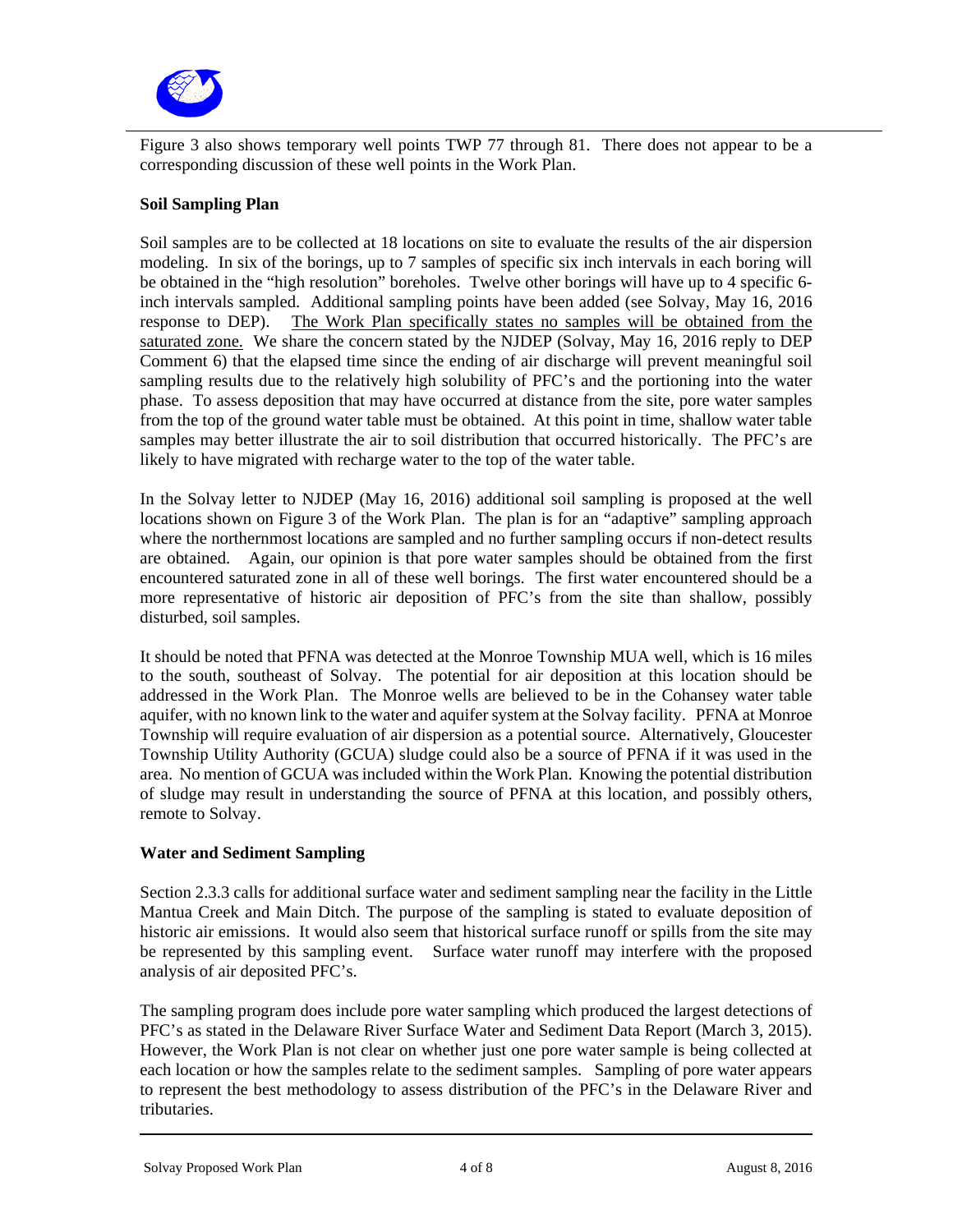

The Work Plan does not discuss any water, sediment or pore water sampling at the location of the Gloucester Township Utility Authority (GCUA) at 2 Paradise Road just to the south of Solvay. The RCRA Corrective Action Environmental Indicator (EI) RCRIS code (CA725) report for Ausimont, USA Inc. (undated) indicates that inorganic and organic waste streams were pre-treated at the facility prior to discharge to GCUA. The treatment probably did not remove PFC's from the waste stream. Further consideration of the GCUA discharge point, which is the Delaware River, should be included in the Work Plan, specifically in the pore water of river sediments adjacent to the outfall.

#### **Site-Specific Partitioning Study**

A site specific partitioning study is proposed as part of the Work Plan based on USEPA guidelines. However, as noted by NJDEP (Comment 25) additional detail for using these guidelines over some other test must be explained. In addition, the QAPP (Appendix A) and FSP (Appendix B) do not mention or include any information on the collection and analysis of soil samples for the batch sorption tests, so the QAPP and FSP must be revised to include the relevant information for the batch sorption tests. The Solvay response is to revise the Work Plan.

At this time, the partitioning study does not appear fully defined. Specifically, the plan calls for using site soils and ground water to conduct the analysis. Analysis of site soils may not be extensive enough to characterize partitioning from air dispersion. Therefore, different soil types within a larger area around the facility should be required. The study also needs to evaluate partitioning in the sediments of the Delaware River as these sediments hold large amounts of PFC's that can migrate into ground water aquifers. Further refinement of the partitioning study may result in additional comments.

#### **Outfall Mixing Evaluation**

The Outfall Mixing Evaluation is critical in the evaluation of migration of PFC's into the Delaware River. However, the Work Plan is only stating that the study at this time will be to develop a work plan with NJDEP using the CORMIX, an EPA supported application. Further comment is not possible at this time as the actual work plan has not been detailed. However, the Work Plan does state that the evaluation will use monitoring data collected by Solvay in 2015 to characterize the effluent flow and concentration in the Solvay facility surface water outfall. No mention is made of the characterization of potential analysis of outfall from the GCUA site on Delaware River and if this source is being included in the analysis. Further, the estimated water column concentration will be compared with the water column data collected during the summer 2014 and reported in 2015. However, these data were largely below detection and are not comparable to the period of active facility operations. Surface water collected by DRBC, 2007 to 2009, is the only known data set available for comparisons to projected results.

At this time, some modifications to the Work Plan are being developed by Solvay (see Solvay, May 16, 2016 response to NJDEP). Further comment may be forthcoming on these revisions once reviewed.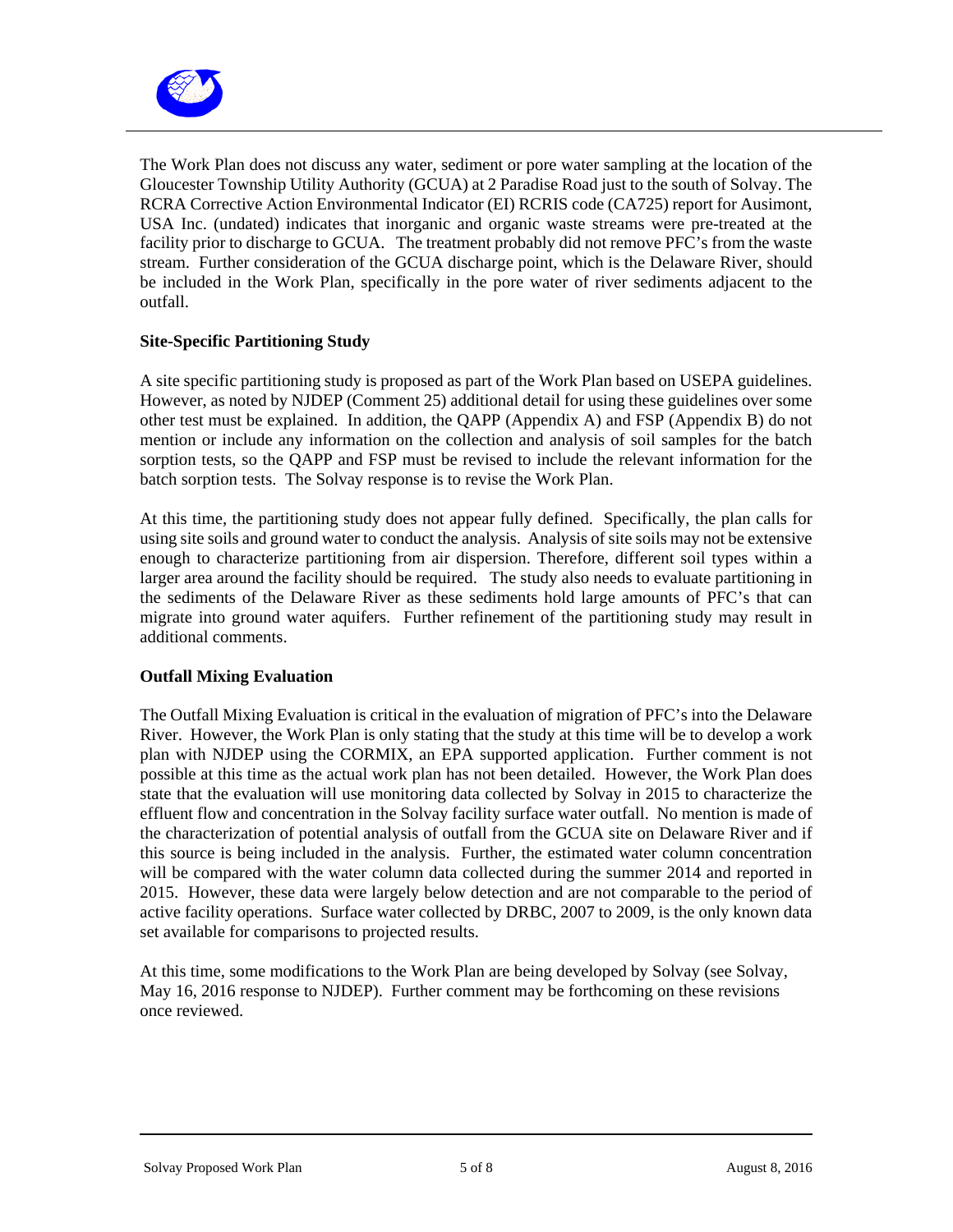

If you have any questions on this report, please do not hesitate to contact me. We thank you for the opportunity to be of service.

Sincerely, Ground Water Associates, LLC

Peter M Denices

Hydrogeologist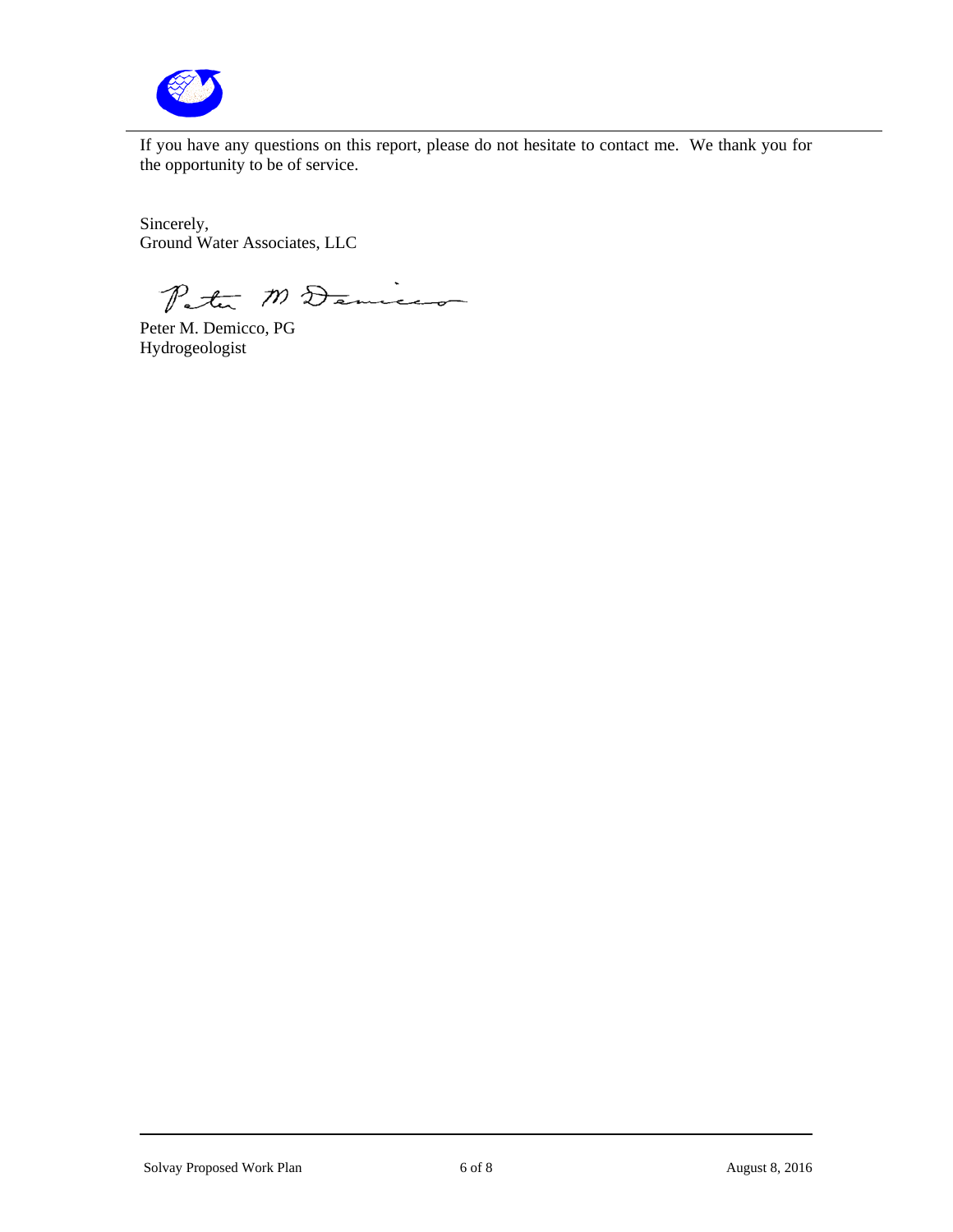

#### **References and Background Sources:**

Bilott, R. A., 2013, Letter RE: EPA Docket ID Number OPPT-2004-0113, MOU between USEPA and E. I. DuPont de Nemours, MOU Phase III – Future Work Plan Data Assessment Report, POFA Site-Related Environmental Assessment Program: Taft, Stettinius & Hollister, LLP, Walnut Street, Suite 1800, Cincinnati, Ohio, 12 pages with Attachments.

Davis, K. L., Aucoin, M. D., Larsen, B. S., Kaiser, M. A., and Hartten, A. S., 2007, Transport of ammonium perfluorooctanoate in environmental media near a fluoropolymer manufacturing facility: ScienceDirect Chemosphere  $67$  (2007), p  $2011 - 2019$ .

Emmett, E. A., Shofer, F.S., Zhang, Hong, Freeman, David, Desai, Chintan, and Shaw, L. M., 2006, Community exposure to perfluoroocoanoate; relationships between serum concentrations and exposure sources: J. Occup. Environmental Medicine, August, 48(8) 759 – 770.doi:10.1097/01.jom.0000232486.07658.74.

Hoffman, Kate, Webster, T. F., Bartell, S. M., Weisskopf, M. G., and Fletcher, Tony, 2011, Private drinking water wells as a source of exposure to perfluorooctanoic acid (PFOA) in communities surrounding a fluoropolymer production facility: Environmental Health Perspectives Volume 119, Number 1, p 92 – 97.

Hyeong-Moo, Shin, Vieira, V. A., Ryan, P. B., Steenland, Kyle, and Bartell, S. M., 2011, Retrospective exposure estimation and predicted versus observed serum perfluorooctanic acid concentration for participants in the C\* Health Project: Environmental Health Perspectives Volume 119, Number 12, p 1760 – 1765.

Hyeong-Moo, Shin, Vieira, V. A., Ryan, P. B., Detwiler, Russell, Sanders, Brett, Steenland, Kyle, and Bartell, S. M., 2010, Environmental fate and transport modeling for perfluorooctanic acid emitted from the Washington Works facility in West Virginia: Environmental Science and Technology, 2011, 45, p 1435 – 1442.

Lindstrom, A. B., Strynar, M. J., Delinskky, A. D., Nakayama, S. F., McMillan, Larry, Libelo, E. L., Neill, Michael, and Thomas, Lee, 2011, Application of WWTP biosolids and resulting perfluorinated compound contamination of surface and well water in Decatur, Alabama, USA: Environmental Science and Technology, 2011, Oct 1, 45(19), pages 8015-8021.

Paustenbach, D. J., Panko, J. M., Scott, P. K., and Unice, KL. M., 2007, A methodology for estimating human exposure to perfluorooctanoic acid (PFOA); a retrospective exposure assessment of a community: Journal of Toxicology and Environmental Health, Part+ A, 70: p 28 – 57.

Post, G. B., Louis, J. B., Lippincott, R. L., and Procopio, N. A., 2013, Occurrence of perfluorinated compounds in raw water from New Jersey Public Drinking Water systems: Environmental Science and Technology, in press,

Sepulvado, J. G., Blaine, A. C., Hundal, L. S., and Higgins, C. P., 2011, Occurrence and fate of perfluorochemicals in soil following the land application of municipal biosolids: Environmental Science and Technology, 2011, 45 pages 8106 – 8112.

Solvay Proposed Work Plan 7 of 8 August 8, 2016